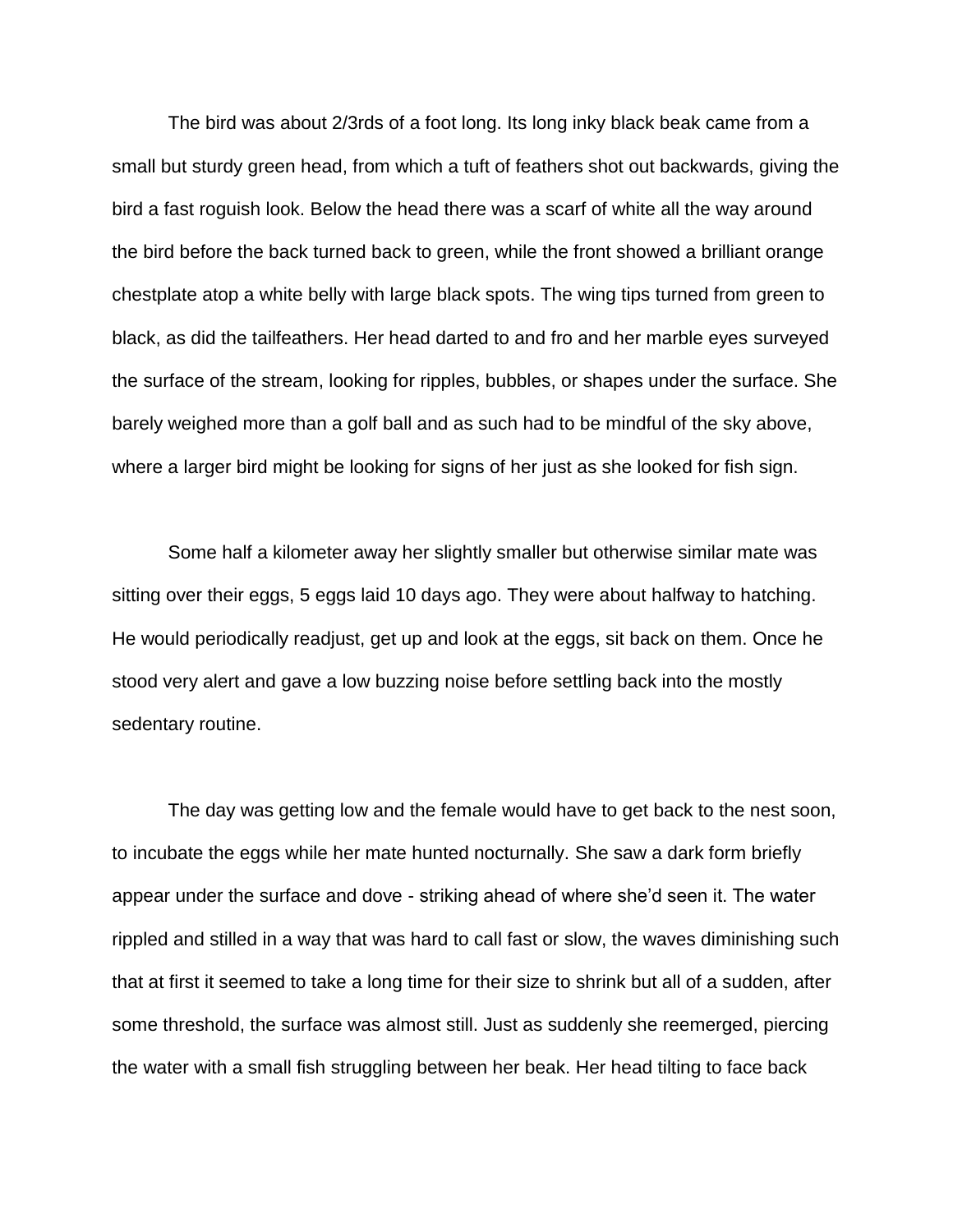toward shore as her body came up, the rear seeming to 'pop' up and out a bit from the buoyancy and speed with which she ascended.

She flew with it in her mouth to a rock near the shoreline and, once she was still, choked the fish back with small jerks so that it slid head first down her beak, gullet, and into her stomach. Satisfied for the day, she oriented herself and prepared for the short journey home, taking a route where she could always keep a casual eye out for easy prey.

She neared where their burrow was, crunching down on a dragonfly which chanced by too close. Two boys were running away across the shallow part of the riverbed a ways beyond her nest, she considered them briefly, flitting out of sight before continuing on her path. She made a buzzing call outside of her burrow, expecting her mate to exit - the trading of shifts and mutual preening easier outside of the tunnel. When he did not come she made a louder whistling call. When still that failed she cocked her head and entered. Inside the nest the eggs sat alone, she neared them and they were still warm. She settled over the eggs and waited perhaps for his return to his shift the next morning. Hunger, impatience could have caused an early exit. She did not have the ability to think about what to do if that didn't happen. How to keep the eggs warm on cold days.

Across the river, far off now, the taller boy ran holding a pellet gun and the shorter the corpse of a green kingfisher.